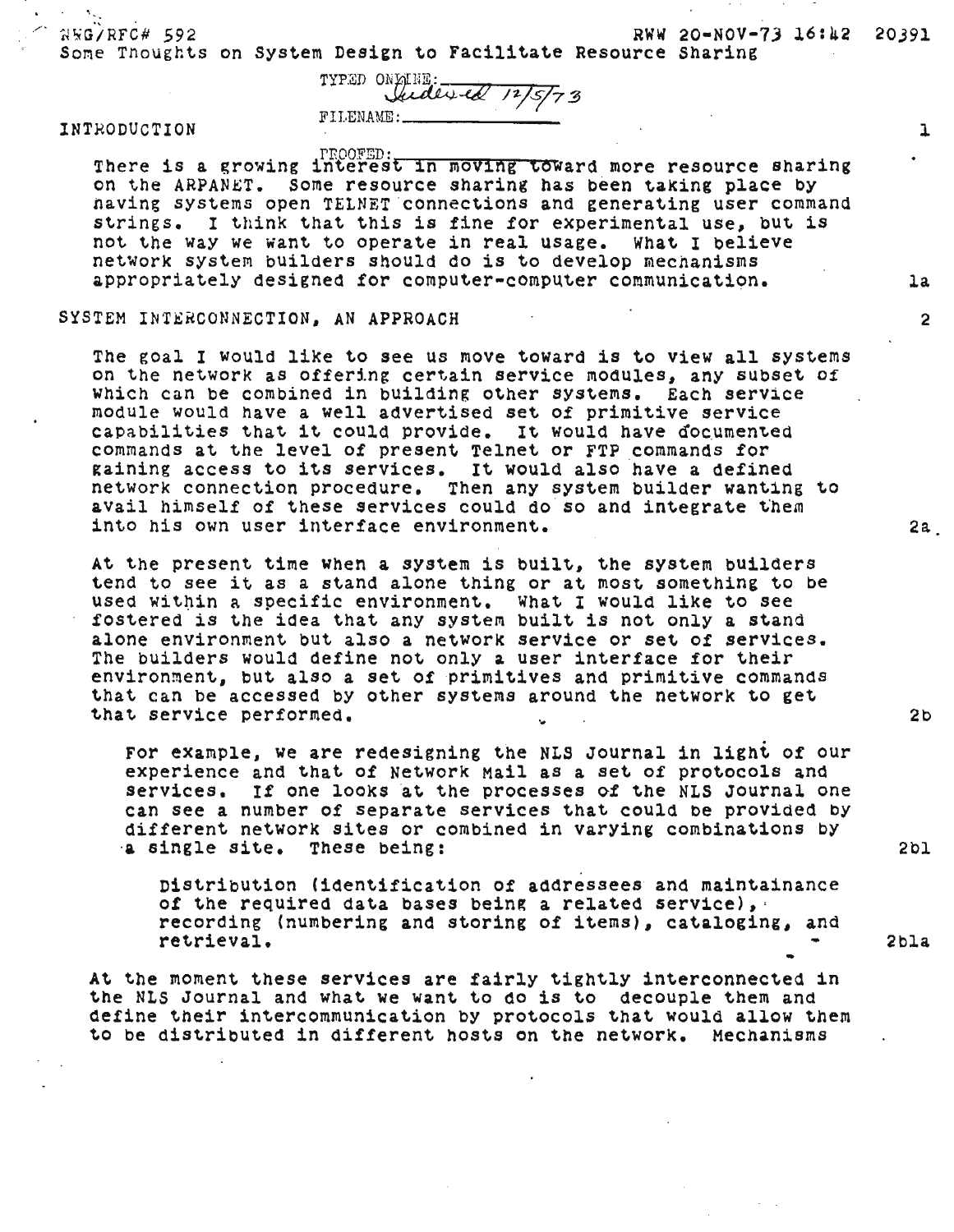· . ~WG :RFC# 592 RWW 20-NOV-73 16:42 20391 Bome Thoughts on System Design to Facilitate Resource Sharing

would also be defined for the several hosts performing similar services around the network to work together cooperatively. 2c

As a further example, there are also other services that NLS cOUld probablY provide such as structured file creation and manipulation; information portrayal online or in hardcopy; database querying etc. However, at the moment the system is not explicitly structured from the point Of view that outside systems could come into it anywhere but at the human user interface even though internallY it is quite modular. It would be straightforWard for us to identify those NLS services that other system builders might possibly be interested in incorporating into their systems with their own user interface and then to do the restructuring and primitive command definition necessary. Other groups building systems on the network could perform a similar examination. 2d

COA, on the other hand as I understand it, has taken this point of View from the beginning, namely building the Datacomputer on the assumption that it is primarily a network resource and is to be usa bY other systems. BBN is also moving in this direction in the design of Distributed TENEX. 2e

There is nothing new in the above ideas; they come from generalizing past successes we have all had with network protocol development and With gOOd software engineering practices. It Will, 'however, take a change in the thinking of system designers, some concrete examples, and ongoing dialog to make such a design philosophy the normal network way of life.  $2f$ 

SOME FUNCTIONS READY FOR INTERCONNECTION **3** 

The area Of dialog support may be the first area ripe to create such a synthesis With the several systems in or coming into existence, each solves part of the prOblem (With some overlap). The dialog support systems on the network known to me are: 3a

The NLS Journal (supports recorded and cataloged dialog and linked networks of documents and messages). The same states of  $3a1$ 

NLS Screen linking and splitting (supports close collaboration of two or more people working together in real time in NLS) 3a2

The network wide linking of terminals through BBN's RSEXEC. 3a3

Tenex Sndmsg and Readmail and other mail systems support nonrecorded dialog and further manipUlation of received messages. (Some interconnection between NLS and these facilities has been established).  $3a\mu$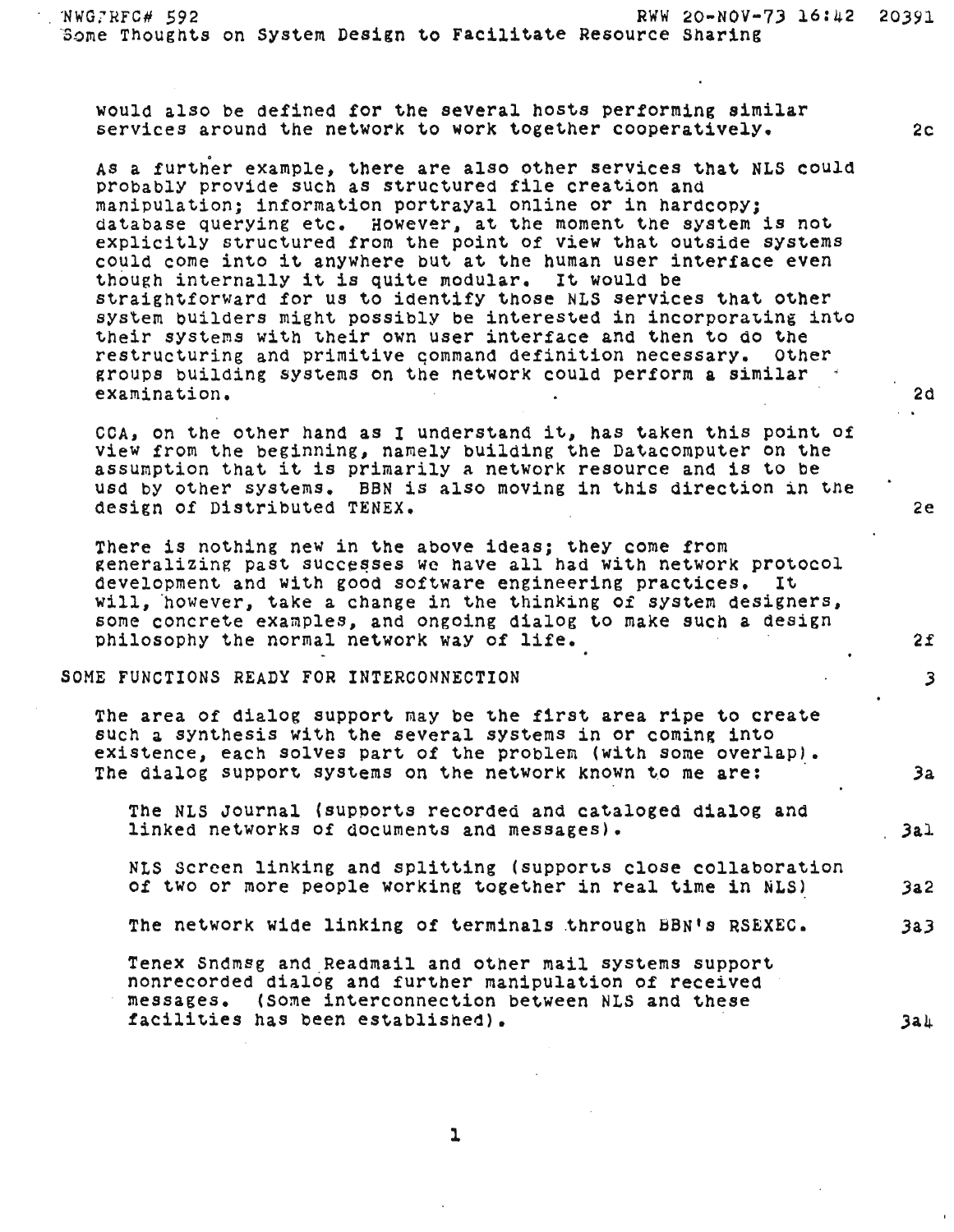.' NWOjRFO# 592 RWW 20-NOV-7J 16:42 20391 Some Thoughts on System Design to Facilitate Resource Sharing

The communication system under design at USC-ISI to support a range of message services. The services of  $3a5$ The online conferencing system being built by Jim Calvin of Case, John Iseli of Mitre and others supports online conferencing of several members and has facilities to utilize various Tenex subsystems such as TECO and NLS to support conferees. 3a6 The Hack system of CASE offers a bulletin board service. 3a7 The Forum system of IFF supports online and distributed in time conferencing and other features. *3aB*  other areas possiblY ripe for synthesis are 1) file and data management, and information retrieval services; 2) editing and hardcopy portrayal with systems like Tenex RUNOFF, SU-AI's PUB and SRI-ARC's output Processor. 3b If the salient service features, concepts, goals of each could be defined clearly and appropriate serVice primitives, as per other ARPANET protocolS, could be defined for each, anyone wishing to incorporate that serVice with a user interface appropriate to his environment or philosophy could do so. 3c SYSTEM INTERCONNECTION ISSUES RELATED TO THE ABOVE PROPOSAL  $4\,$ There are many detailed issues related to system interconnection as proposed above. A number seem worth mentioning here.  $\qquad \qquad \text{a}$ 1) Types of Network Connections 4b and 4b and 4b and 4b and 4b and 4b and 4b and 4b and 4b and 4b and 4b and 4b and 4b and 4b and 4b and 4b and 4b and 4b and 4b and 4b and 4b and 4b and 4b and 4b and 4b and 4b and 4b and 4 . The number and type of network connections to be opened between classes Of cooperating processes can probably be systematizea. One of the important elements of the FTP and Graphics protocol efforts was to define the number and type of connections necesSary for these classes of transaction. similar classification and connection definition will be required for other types of processes. 4bl 2) Data Structure Translation 4c The whole area of translation and transfer of data structures more complicated than sequential files needs vigorous thought and protocol development. And the set of the set of the set of the set of the set of the set of the set of the set of the set of the set of the set of the set of the set of the set of the set of the set of the set of the s Systems built around sequential files are presentlY dominant on the ARPANET and provide a base for simple useful economical tools. I. however, do not believe that the

2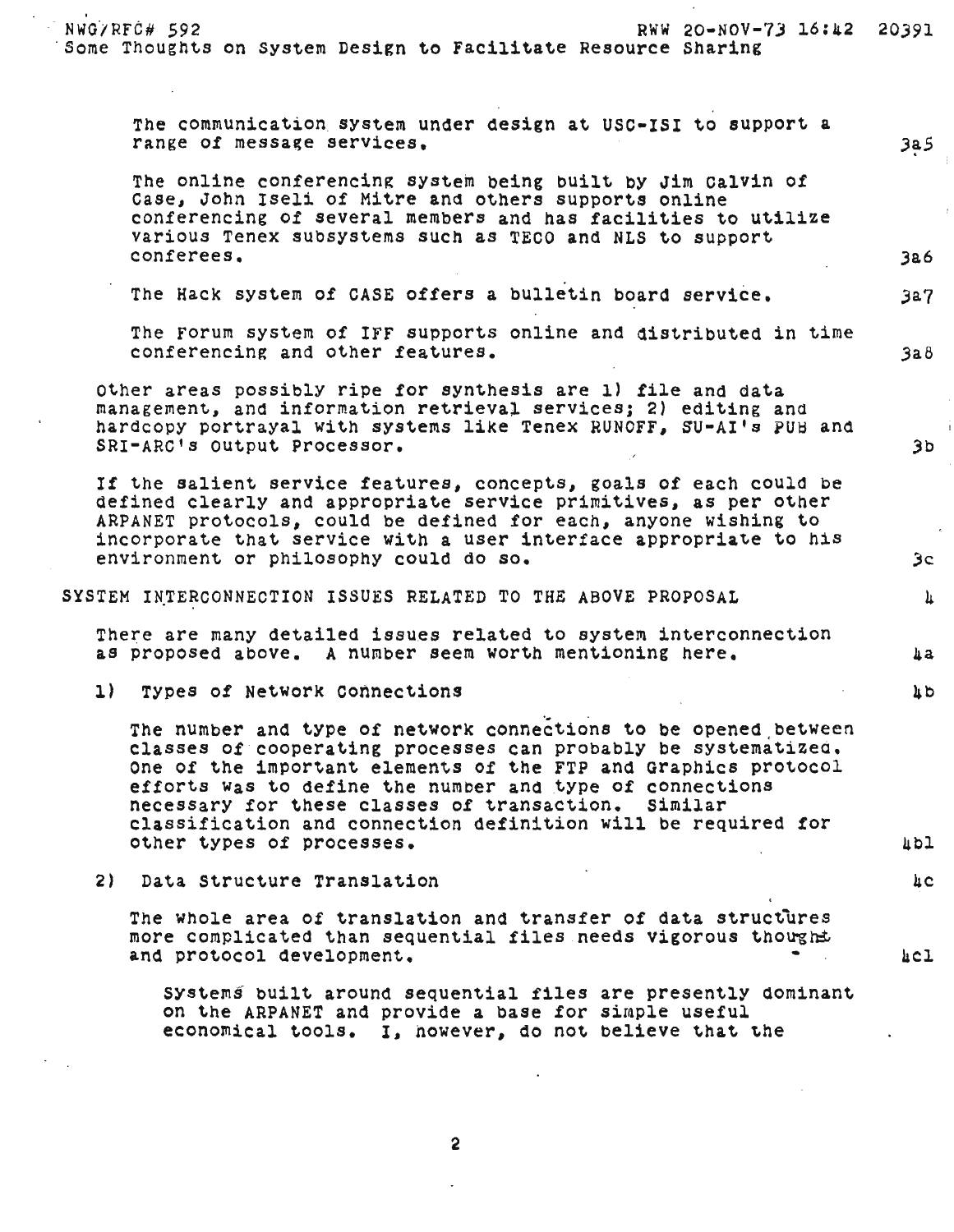NWG/RFC# 592 RWW 20-NOV M73 16:42 20391 *Some* ThoUghts on System Design to Facilitate Resource Sharing

> longer run tool sharing can depend on communication between<br>sequential files, but requires structured files. Experience with NLS tree structured files shows that even this level of structuring may be inadequate for many uses and more sophistication may be required. A similar trend exists' in work with computer graphics and generalized data management systems. Developing protocols for handling structured data bases or agreement on common structuring characteristics seems an important need. Acla and the seems are seen as a second and the second second and the second second second second second second second second second second second second second second second second second second s

πq

3) Responsiveness

Factors influencing responsiveness to Users in an environment of heavy geographically separated resource sharing need determination and discussion.  $\mathbf{A}$ 

h) Documentation of System Interfaces 4.1 and 200 million and 4.4 and 4.4 and 4.4 and 4.4 and 4.4 and 4.4 and 4.4 and 4.4 and 4.4 and 4.4 and 4.4 and 4.4 and 4.4 and 4.4 and 4.4 and 4.4 and 4.4 and 4.4 and 4.4 and 4.4 and

It is probably resonably straightforward to define service interfaces, but they will be useless unless their activating command languages and other conventions are well documented and this documentation is kept up to date. A set of the set of the set of the set of the set of the set of the set o

 $5)$  Accounting  $\mathfrak{g}^2$ 

A very difficult problem once you interconnect systems at lower levels is to design an appropriate network accounting and banking system that will not cause undue delays in accessing<br>distributed resources.

6) Error Handling

We need to develop mechanisms for passing error signals around When system environments are crossing machine boundaries.  $\mu$ gl

7) standard Parameter Formats 4h

Data types such as strings, integers, floating point numbers, arrays,' pointers, etc. need to have standard representations defined for passing parameters back and forth between machines. 4hl

8) HELP at the procedure Call Level 4i

A HELP mechanism needs to be defined in the protocols to provide information that eaCh designer can translate to his user interface. Standards for requesting HELP information and structuring HELP data bases needs agreement. And the manufacturing the state of the state of the state of the s

ACKNOWLEDGEMENT

3

5

 $\mu$ g